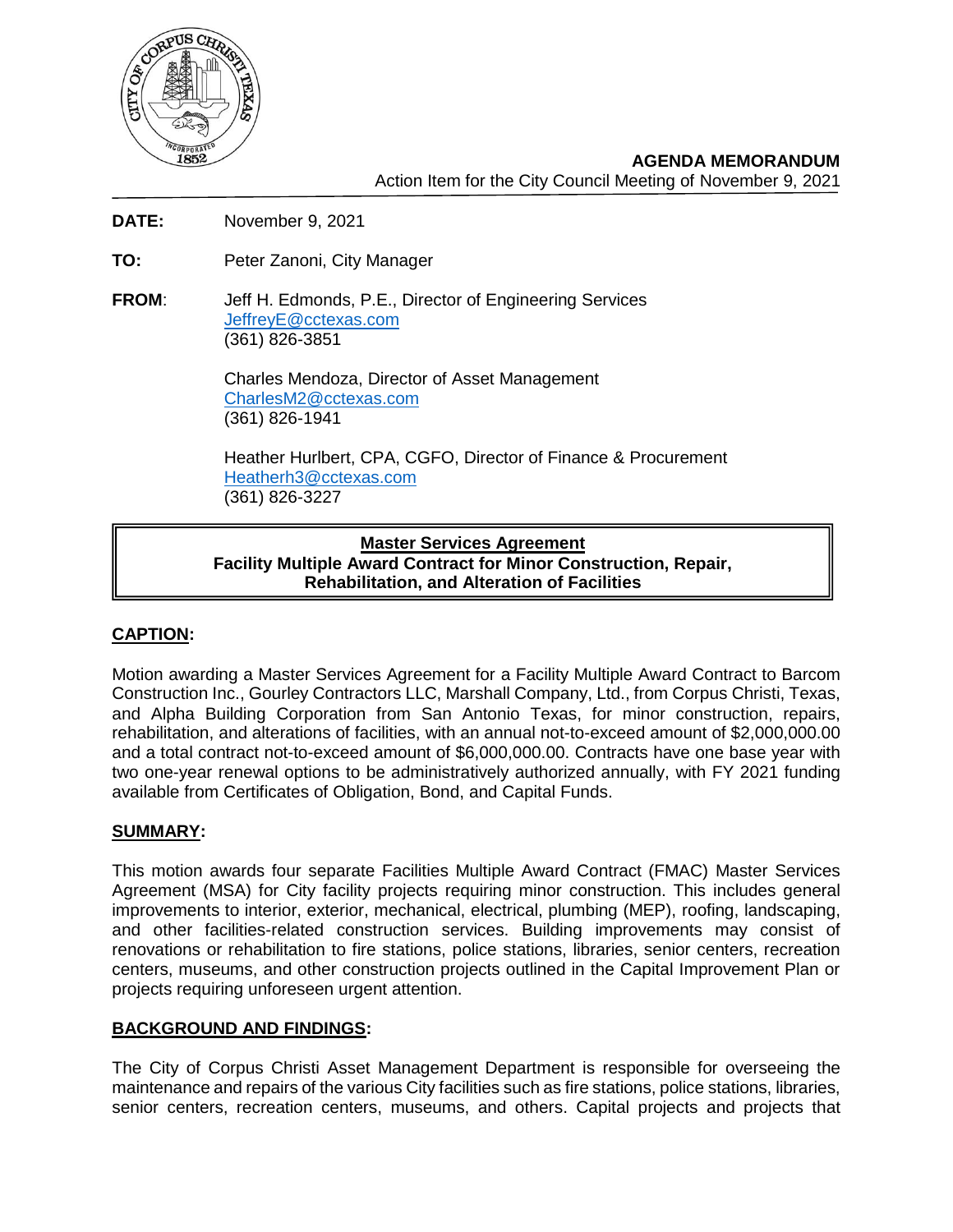exceed the scope of Asset Management's staff or contractors are referred to Engineering Services for execution.

The FMAC MSAs help expedite the project execution on smaller facility projects. Typical assignments include renovations and rehabilitation of the interior, exterior, mechanical, electrical, plumbing (MEP) upgrades, and related site work. These contracts are typically reserved for single assignments not expected to exceed \$500,000 in value. Construction projects with anticipated costs greater than \$500,000 are typically procured through full and open bid. FMAC projects may be funded in the City's Capital Improvement Plan or by departmental operating funds.

The FMAC MSA is a variation of the Job Order Contracting program authorized under Texas Administrative Code Chapter 2269. The FMAC program utilizes competitive sealed bids among pre-qualified contractors each time a FMAC project is identified. All pre-approved contractors are invited to bid on individual projects or packages of small projects. This format helps expedite work and improve efficiencies by having a group of contractors that are familiar with the City's business processes and are interested in generating follow-on work.

The construction value of FMAC projects typically ranges from \$50,000 to \$500,000. The FMAC contracts have no guaranteed minimum and a maximum aggregate not-to-exceed amount of \$2,000,000 in any one year or \$6,000,000 for the life of the contract. The contract ceiling was set sufficiently high to ensure that any individual contractor would be unlikely to reach the contract ceiling since that would reduce competition.

Some of the projects that will be bid on the FMAC MSA are Bond 2020 District Parks, City-wide Recreation Centers/Senior Center/Facilities/Libraries repairs, City Hall Skylight Replacement, and the JC Elliot Transfer Station Roof replacement.

A quarterly report on the FMAC Program is distributed to Council. The most recent report covering July through September 2021 is included in the agenda item backup.

## **PROJECT TIMELINE:**

| 2021                          | 2022. | 2023 | 2024 |
|-------------------------------|-------|------|------|
| November 2021 - November 2024 |       |      |      |
| <b>Services</b>               |       |      |      |

Project schedule reflects City Council award in November 2021 with anticipated completion in November 2024. Project schedule reflects City administrative renewal options, if exercised.

#### **COMPETITIVE SOLICITATION PROCESS**

The incumbent FMAC contracts were in the amount of \$2,500,000 with Barcom Construction, Gourley Contractors, Davila Construction, and Teal Construction. Contracts for Davila Construction and Teal Construction were not renewed as the firms expressed their lack of interest in continued participation in the FMAC program, and they did not submit a Statement of Qualifications for review and consideration.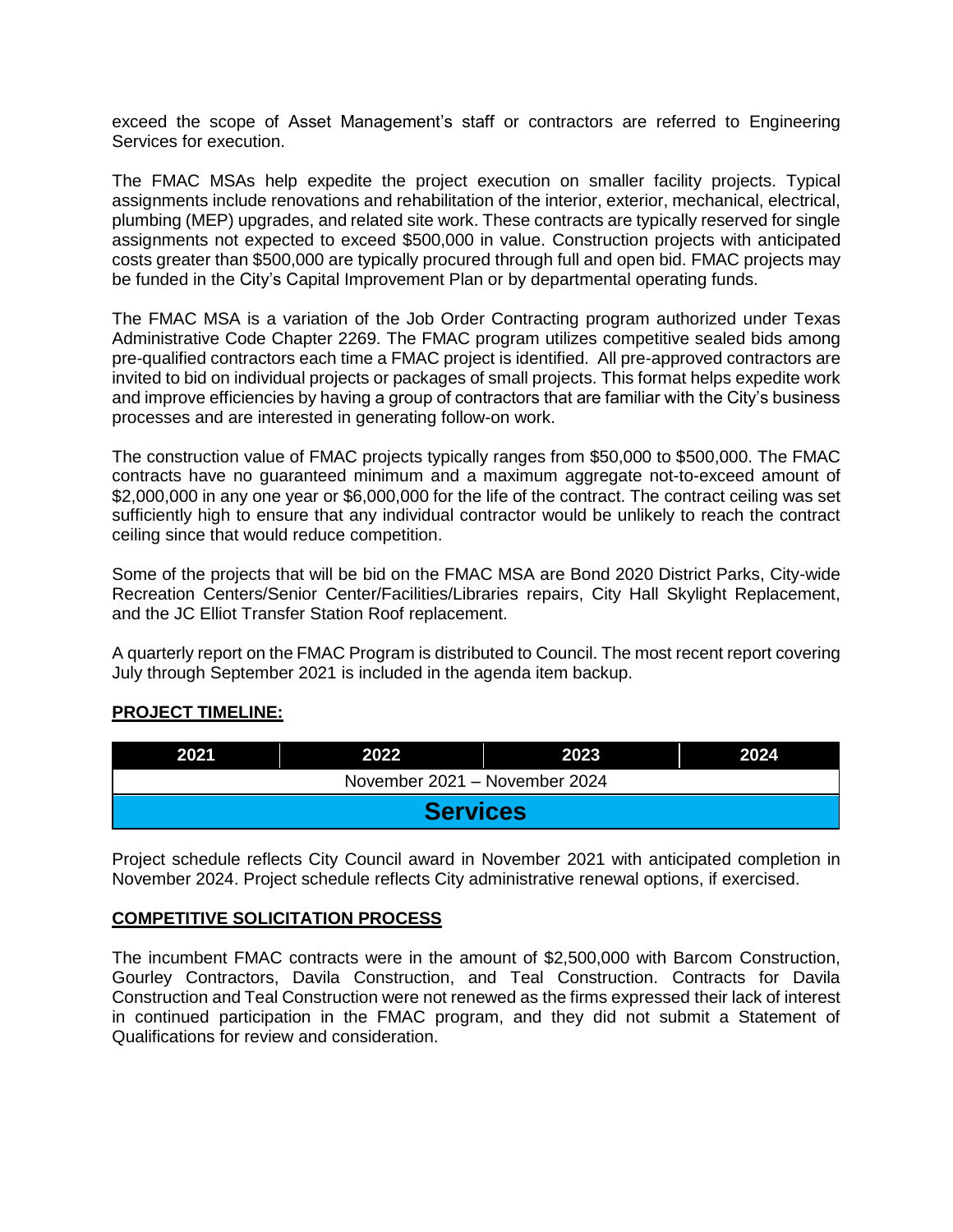As part of every solicitation process, potential firms submit their qualifications for the project to the City for review. Staff reviews the Submittals of Qualification (SOQ) and sets up interviews with the firms. Eight firms submitted qualifications statements under the RFP 3576, and the four highest-ranking firms were selected based on the SOQ, experience, and interviews.

The RFP committee consisted of representatives from Asset Management, Contracts & Procurement, Engineering Services and the City Manager's Office. Firms were ranked based on four factors: firm experience, key-staff experience, understanding the scope, and pricing value.

Barcom Construction Inc., Gourley Contractors LLC., Marshall Company, Ltd., and Alpha Building Corporation were selected for FMAC construction services in August 2021 under Request for Proposal (RFP) 3576.

Barcom Construction Inc has completed numerous facility projects such as new construction of a facility for the Nueces County Water District, bus facility and renovations for Port Aransas ISD, a new cafeteria/multi-purpose building for the Seashore Charter School, and sitework, landscaping and irrigation for Saxum Property Holdings, LLC.

Gourley Contractors LLC has completed numerous facility projects for the City such as the Fire Department Headquarters & EOC MEP Upgrades, Animal Care Generator Replacement, and Fire Station #1 Roof Replacement.

Marshall Company, Ltd. has completed numerous facility projects for the Diocese of Corpus Christi for the removal & replacement of roofs, HVAC systems, and interior and exterior repairs of facilities. They have also completed projects for International Bank of Commerce for interior finish out, and Corpus Christi Independent School District for the construction of a concession stand and renovation of the interior vending area into a classroom for the CCISD Natatorium. This will be the first time they work with the City of Corpus Christi.

Alpha Building Corporation has completed numerous facility projects for the City of San Antonio, City of Austin, and City of El Paso. These projects include water cistern replacement, installation of trees in neighborhoods, interior/exterior renovations to senior centers, interior library renovations, installation of shade structures, reconstruction of tennis courts, and parking lot improvements. This will be the first time they work with the City of Corpus Christi.

## **ALTERNATIVES:**

Not awarding this MSA would require the City to procure minor contracts through the normal bid process. That will impact schedules, costs, and administrative effort for these projects. It would also increase the level of effort educating contractors in the City's business processes.

## **FISCAL IMPACT:**

The fiscal impact for FY 2021 is an amount not-to exceed \$2,000,000.00 for each contract. From a practical perspective, the impact will be much less than that amount. Funds are encumbered at the Task Order level and funding sources are identified before proposals are requested from the contractors. Funding may originate from Certificates of Obligations, G.O. Bonds or annual operating funds.

## **FUNDING DETAIL:**